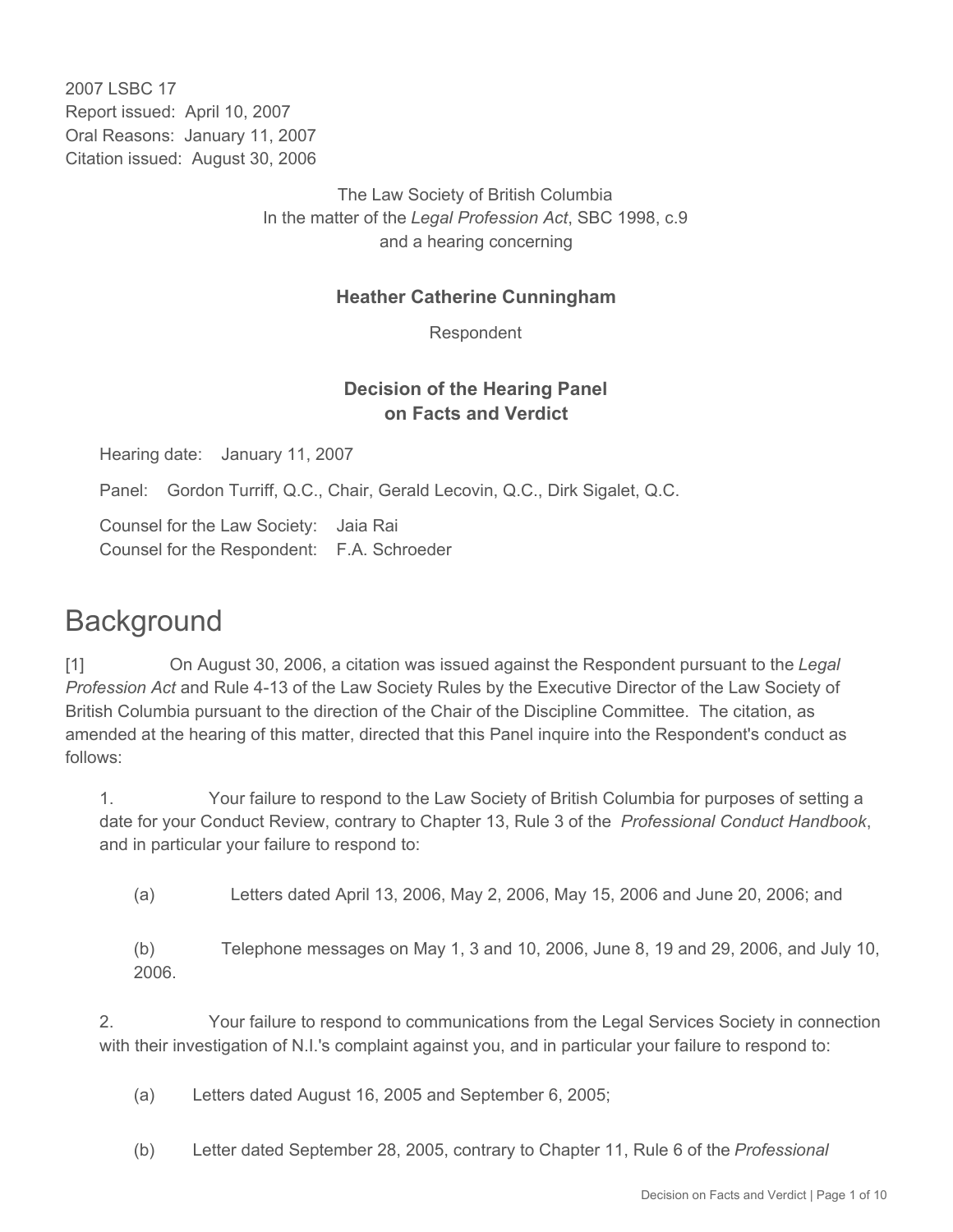#### *Conduct Handbook*; and

(c) Letter dated October 6, 2005, contrary to Chapter 11, Rule 6 of the *Professional Conduct Handbook*.

[2] The requirements for service of this citation upon the Respondent, pursuant to Rule 4-15, were admitted by the Respondent.

#### **Statement of Agreed Facts**

[3] Counsel submitted a Statement of Agreed Facts, which was filed as an Exhibit. The Statement of Agreed Facts set out the following.

1. Heather Catherine Cunningham (the " Respondent" ) was called to the Bar in British Columbia on June 1, 2001.

2. The Respondent is, and was at all material times, a practising lawyer.

3. The Respondent practises in the area of family law.

4. In the course of her practice, the Respondent represents clients receiving legal aid.

5. Lawyers representing clients receiving legal aid bill the Legal Services Society of British Columbia (" LSS" ) and receive payment for services rendered in accordance with the contractual relationship between the lawyer and LSS (" LSS Retainer" ).

#### **LSS Complaint Process**

6. One of the functions of LSS is to investigate complaints against lawyers who provide services to clients pursuant to an LSS retainer.

7. The investigation of the complaint is conducted by the Audit & Investigation Department of LSS.

8. Margaret Currie is the current Manager of Audit & Investigation. She has been the Manager since October 3, 2005.

9. Prior to Ms. Currie, Edward Tanaka was the Manager of Audit & Investigation.

10. Both Ms. Currie and Mr. Tanaka are, and were at all material times, practising lawyers.

11. In addition to investigating complaints, the Audit & Investigation Department is responsible for monitoring quality control and ensuring that the quality of service provided by lawyers to clients pursuant to an LSS retainer meets the standard expected of lawyers.

12. When a quality of service complaint is made against a lawyer by his or her client, LSS investigates the complaint as follows: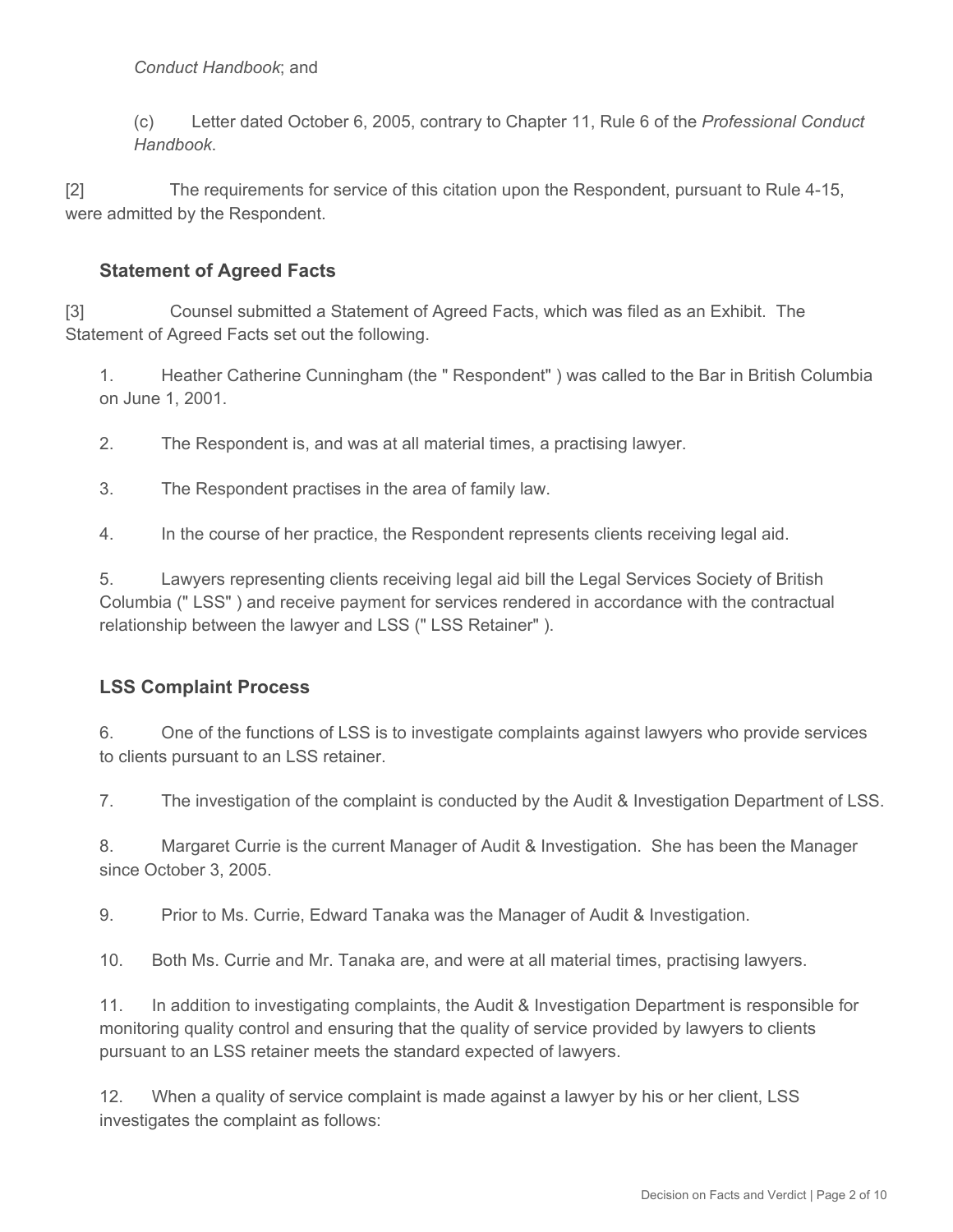a) LSS seeks a waiver from the client in order to require the lawyer to respond to the complaint.

b) The waiver permits LSS to forward the complaint to the Law Society of British Columbia (" LSBC" ) if warranted.

c) LSS seeks a response from the lawyer.

d) If the response received is not responsive or raises other issues requiring a response, LSS seeks a further response.

e) The investigation proceeds with a system of correspondence exchanged between LSS and the lawyer, similar to the investigation of complaints by LSBC.

f) Prior to September 2006, when a staff lawyer joined the Audit & Investigation Department, the initial investigation (including the exchange of correspondence) was conducted by an investigator who is not a lawyer. If the lawyer complained of failed to respond to correspondence from the investigator, the matter would be referred to the Manager of Audit & Investigation, who is a lawyer.

g) If the lawyer failed to provide a response to the Manager of Audit & Investigation, the Manager would consider referring the matter to LSBC.

13. A lawyer's obligation to respond to LSS is based in part on the contractual relationship between the lawyer and LSS. The duty to respond is set out in the General Terms and Conditions in the Guide to Legal Aid Tariffs.

#### **The Respondent's Failure to Respond to LSS**

14. In 2005, the Respondent was providing services to clients pursuant to LSS Retainers and had been issued a vendor number.

15. N.I. was one of the Respondent's clients on an LSS Retainer.

16. N.I. made a quality of service complaint to LSS against the Respondent and the complaint was investigated by then Assistant Investigator, Christine Frandsen. At one point during the investigation, Ms. Frandsen referred the complaint to Mr. Tanaka, then Manager of Audit & Investigation.

17. Ms. Frandsen's evidence concerning her involvement in the investigation of the complaint is referenced in her affidavit sworn November 1, 2006.

18. Mr. Tanaka's evidence concerning his involvement in the investigation of the complaint is referenced in his affidavit sworn October 30, 2006.

19. The Respondent received the letters dated August 16, 2005, September 6, 2005 and September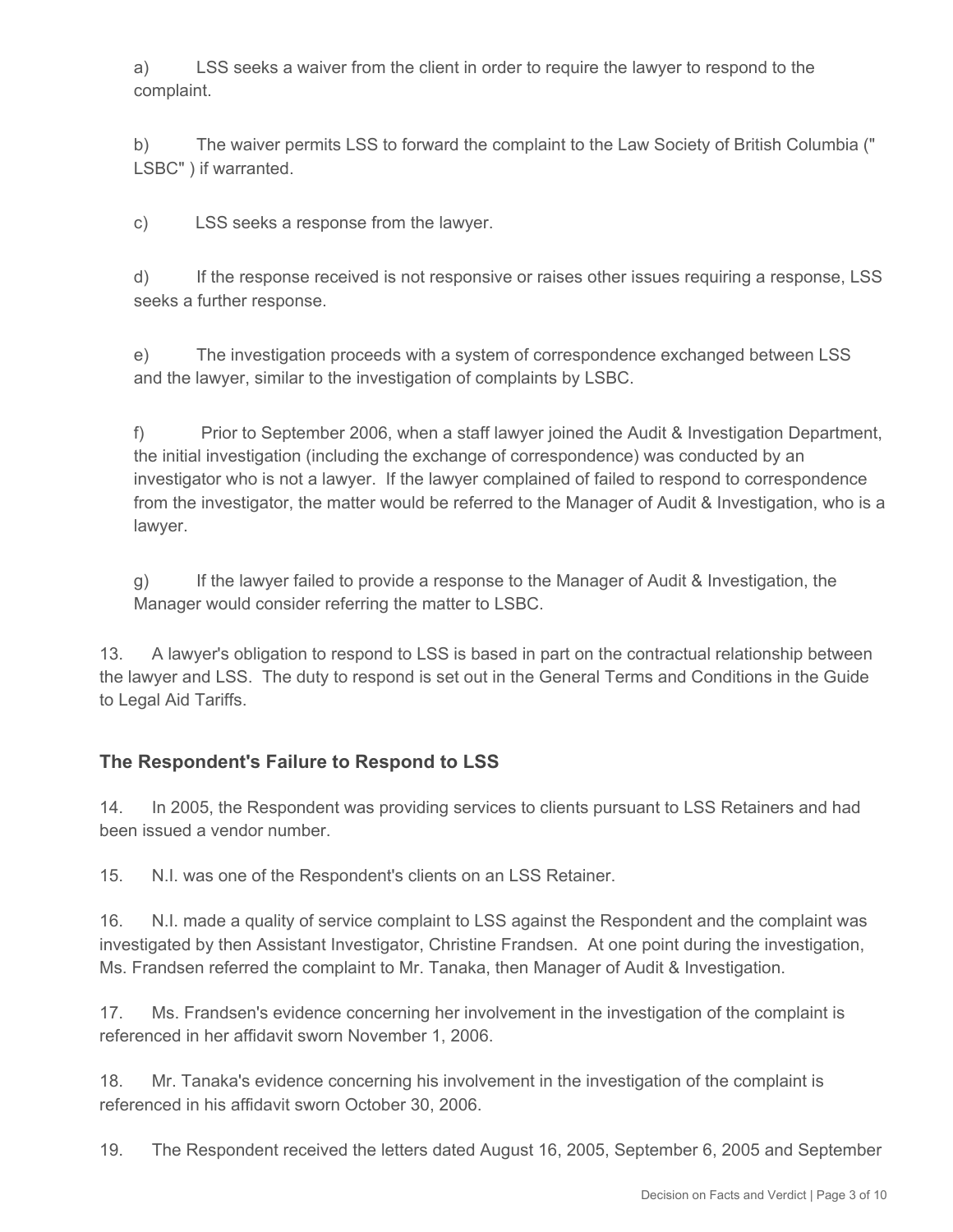28, 2005, attached to the affidavits of Ms. Frandsen and Mr. Tanaka, but failed to provide a response.

20. In October, 2005, Ms. Currie took over the position of Manager of the Audit & Investigation Department and conducted a file review.

21. In the course of her file review, Ms. Currie determined that the Respondent had not responded to correspondence from Ms. Frandsen and Mr. Tanaka concerning N.I.'s complaint.

22. Ms. Currie wrote to the Respondent on October 6, 2005, enclosing the prior correspondence and requesting a response within 15 days.

23. The Respondent received the letter from Ms. Currie referenced in the above paragraph but failed to provide a response.

24. On December 7, 2005, Ms. Currie made a complaint to LSBC concerning the Respondent's failure to respond.

25. As of October 11, 2006, the Respondent had still not responded to LSS concerning N.I.'s complaint. As a result, LSS deactivated the Respondent's LSS vendor number.

#### **Failure to Respond to LSBC**

26. LSS's complaint against the Respondent was investigated by Anneke Driessen, Staff Lawyer in the Professional Conduct Department.

27. On January 18, 2006, Ms. Driessen wrote to the Respondent enclosing a copy of the complaint and requesting her to response to LSS.

28. On February 8, 2006, Ms. Driessen wrote to the Respondent enclosing a copy of her letter to Ms. Currie of same date.

29. On February 21, 2006, Ms. Driessen wrote to the Respondent enclosing a copy of a letter from Ms. Currie dated February 13, 2006.

30. On March 8, 2006, Ms. Driessen wrote to the Respondent again.

31. The Respondent received the correspondence from Ms. Driessen referenced in paragraphs 27 to 30 above but failed to respond to LSS as requested by LSBC.

32. As of March 29, 2006, the Respondent had still not responded to LSS. Therefore, Ms. Driessen wrote to her advising her that the complaint was being referred to the Discipline Committee.

### **First Consideration by Discipline Committee - Conduct Review Ordered Concerning LSS Complaint**

33. On April 6, 2006, the Discipline Committee considered the LSS complaint and Ms. Driessen's investigation of it. The Chair of the Discipline Committee directed that the Respondent appear before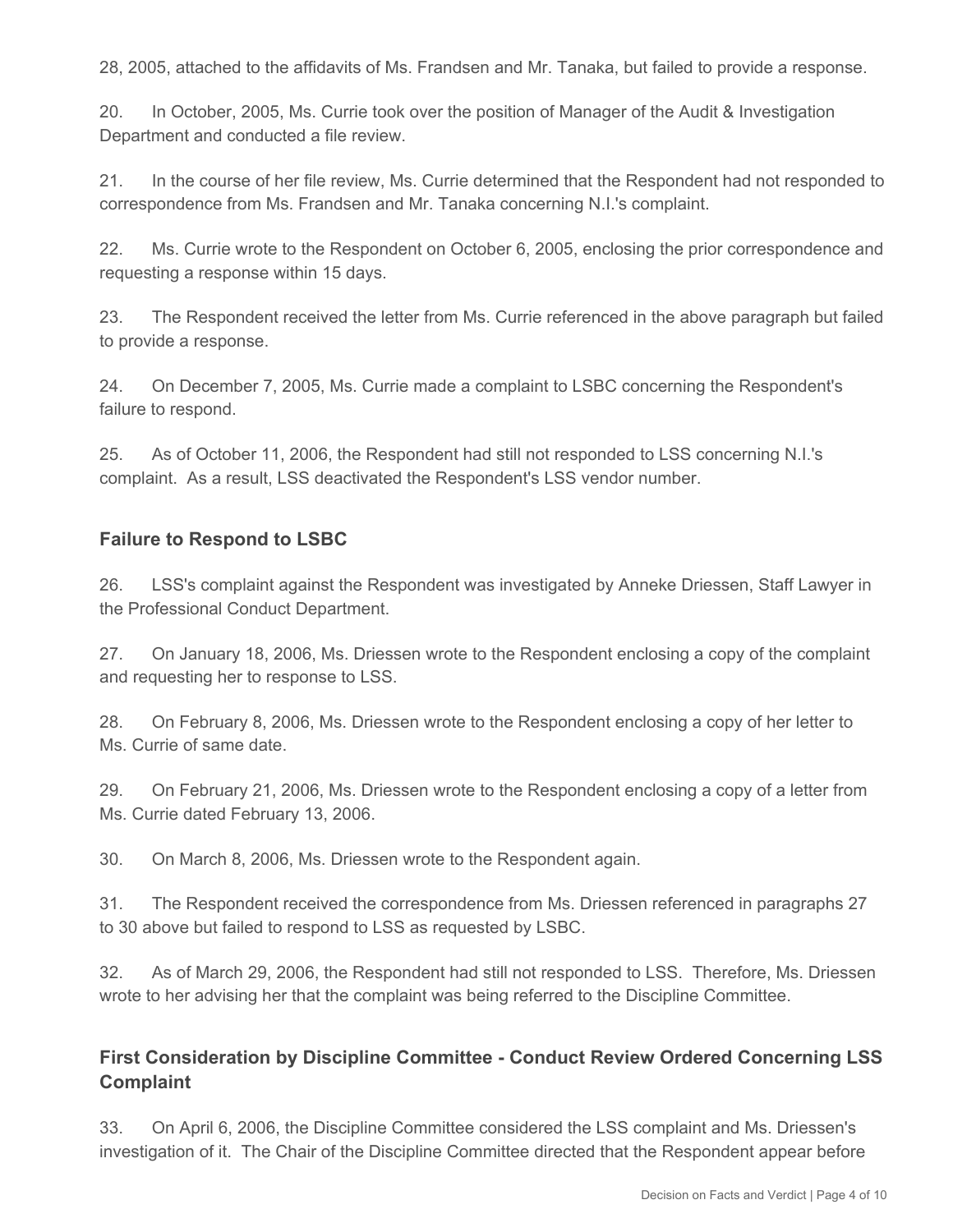the Conduct Review Subcommittee to discuss the matter.

#### **LSBC Attempts to Schedule Conduct Review**

34. On April 13, 2006, Stuart Cameron, Director of Professional Regulation, wrote to the Respondent advising her of the Chair's direction and requesting that she contact Kathy Copak to schedule a date for the Conduct Review.

35. The Respondent received Mr. Cameron's letter but did not contact Ms. Copak or anyone at LSBC to schedule the Conduct Review.

36. Ms. Copak left messages on the Respondent's voicemail on May 1, 2006, May 3, 2006, and May 10, 2006 requesting that the Respondent call her.

37. The Respondent received the voicemail messages referenced in the above paragraph but did not return the calls.

38. Ms. Copak wrote to the Respondent on May 2, 2006, requesting a response to Mr. Cameron's letter dated April 13, 2006.

39. Ms. Copak wrote to the Respondent on May 15, 2006 requesting a response to the letters dated April 13, 2006 and May 2, 2006. The letter with enclosures were sent via mail and email.

40. The Respondent received the correspondence from Ms. Copak referenced in paragraphs 38 and 39 above but did not respond.

41. On May 17, 2006, Paul Willms, Investigator with LSBC, personally served the Respondent with correspondence from LSBC.

# **Second Consideration by Discipline Committee - Citation Authorized for Failing to Respond to LSBC Concerning Scheduling of Conduct Review**

42. On June 6, 2006, the Discipline Committee considered the LSS complaint and the investigation of it for the second time. The Chair of the Discipline Committee directed the issuance of a citation against the Respondent for her conduct in failing to respond to LSBC concerning the scheduling of the Conduct Review. The Chair also directed that staff continue to attempt to seek the Respondent's dates in order to schedule the Conduct Review.

43. Mr. Cameron wrote to the Respondent on June 9, 2006 advising her of the Chair's direction to issue the citation.

#### **Subsequent Attempts by LSBC to Schedule Conduct Review**

44. Ms. Copak telephoned the Respondent and left messages on her voicemail on June 8, 2006, June 19, 2006, and June 29, 2006 requesting that the Respondent call her.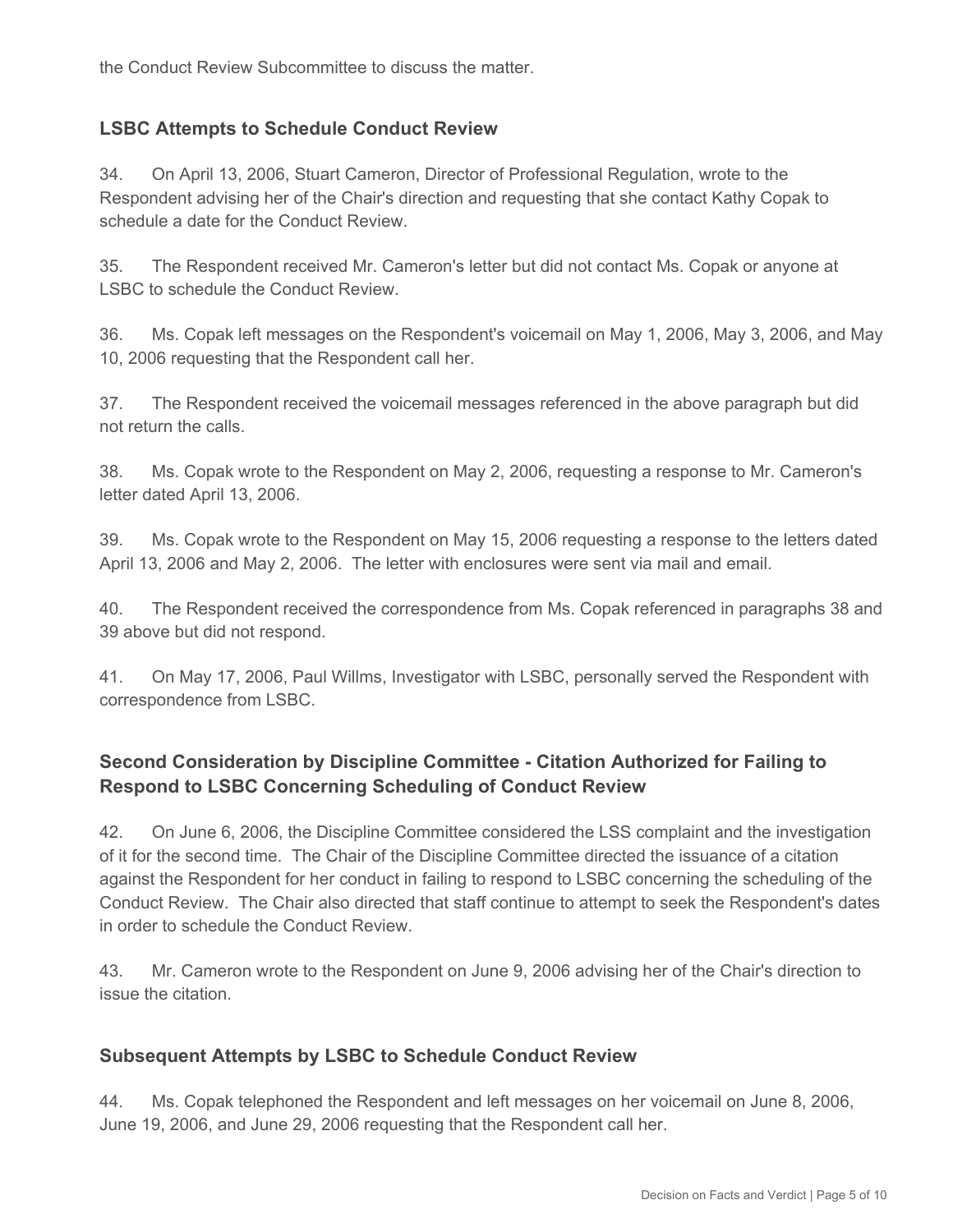45. The Respondent received the messages referenced in the above paragraph but did not return the calls.

46. Ms. Copak wrote to the Respondent on June 20, 2006 requesting that the Respondent contact her to schedule the Conduct Review.

47. The Respondent received Ms. Copak's letter referenced in the above paragraph but did not contact Ms. Copak.

48. Ms. Copak telephoned the Respondent and left a message on her voicemail on July 10, 2006 requesting that the Respondent call her.

49. The Respondent received the message referenced in the above paragraph but did not return the call.

# **Third Consideration by Discipline Committee - Conduct Review Rescinded and Citation Authorized for Failing to Respond to LSS**

50. On July 13, 2006, the Discipline Committee considered the LSS complaint and the investigation of it for the third time. The Chair of the Discipline Committee ordered that the Conduct Review be rescinded and directed that the citation previously authorized be amended to include an additional count for the Respondent's failure to respond to LSS. The Chair further directed that the citation previously authorized for the Respondent's failure to respond to LSBC be amended to include the latter attempts made by Ms. Copak to contact the Respondent to schedule the Conduct Review.

#### **The Citation**

51. A citation was issued against the Respondent on August 30, 2006.

52. The citation was delivered to the Respondent by registered mail with a cover letter from Mr. Cameron dated August 30, 2006.

53. The Respondent admits service of the citation and schedule.

54. On October 19, 2006, the schedule to the citation was amended pursuant to Rule 4-31 of the Law Society Rules and a copy delivered to the Respondent.

55. The Respondent admits service of the amended citation.

56. On November 2, 2006, the schedule to the citation was further amended pursuant to Rule 4-31 of the Law Society Rules and a copy delivered to the Respondent's counsel.

57. The Respondent admits service of the further amended citation.

58. The Respondent admits that she failed to respond to the communications from LSS and LSBC as particularized in the further amended citation.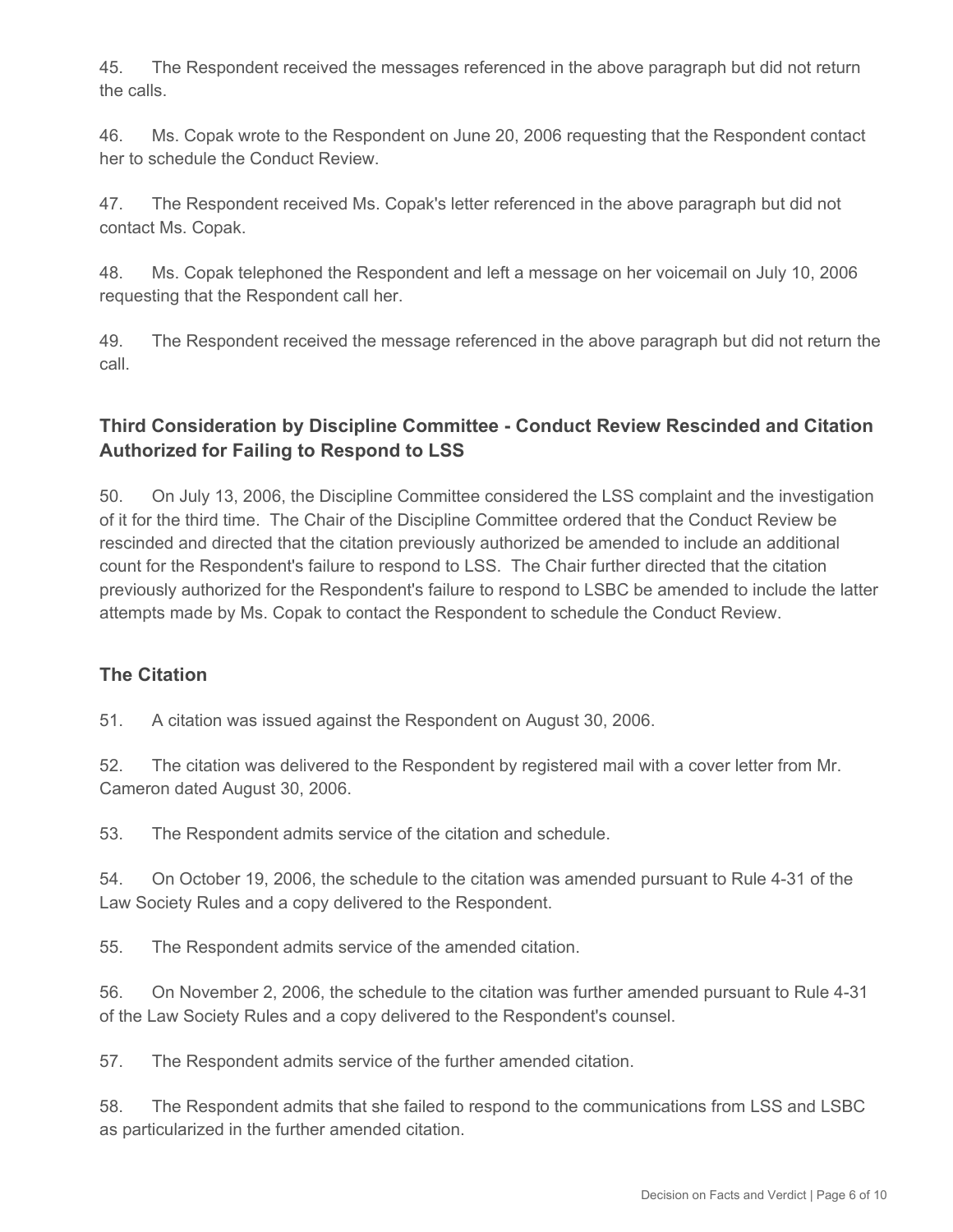# Decision

[4] Counsel for the Respondent has agreed that there is no difference in the law applying to failure to respond to a lawyer and failure to respond to a non-lawyer acting on behalf of the Legal Services Society.

[5] There are two matters to be considered. Firstly, whether failure to respond is professional misconduct, conduct unbecoming a lawyer, a contravention of the *Legal Profession Act* or Rules made under it, or merely a matter of incompetence.

[6] This matter was decided by a quorum of 11 Benchers sitting on Review in *Law Society of BC v. Dobbin*, [1999] LSBC 27 wherein the Benchers stated at paragraph 25

As a result, it is the decision of the Benchers that unexplained persistent failure to respond to Law Society communications will always be *prima facie* evidence of professional misconduct which throws upon the respondent member a persuasive burden to excuse his or her conduct.

[7] The second question to be answered is whether the Respondent has met this burden on the evidence.

[8] In the summer of 2002, the Respondent took on a family law Legal Aid matter under an Emergency Service Retainer for client N.I. It was her services or lack thereof to this client that formed the basis of a complaint by the client to the LSS on March 30, 2005. On April 28, 2005, correspondence to the Respondent was commenced by the LSS, asking her to deal with the allegations in N.I.'s complaint. An answer was not sent by the Respondent until June 16, 2005. Further correspondence was sent requesting details of the matters set out in the Respondent's letter, but these were never answered.

[9] On December 7, 2005, the LSS made a complaint to the LSBC concerning the Respondent's failure to respond. The LSBC sent correspondence to the Respondent from January 18, 2006, but no reply to its various letters was received.

[10] As a result, on April 6, 2006, the Discipline Committee ordered the Respondent to appear before a Conduct Review Subcommittee to discuss the matter. There were further letters sent to the Respondent, which went unanswered. As a result, on June 6, 2006, the Discipline Committee considered the matter a second time and directed the issuance of a citation against the Respondent for her conduct in failing to respond to the LSBC concerning the scheduling of the Conduct Review. As a result of this, further correspondence was sent to the Respondent and was unanswered.

[11] On July 13, 2006, the Discipline Committee considered the matter for a third time and ordered that the Conduct Review be rescinded and directed that the citation previously authorized be amended to include an additional count for the Respondent's failure to respond to the LSS.

[12] All in all, there were from both the Legal Services Society and the Law Society 15 communications, either written or messages left on the telephone, that went unanswered.

[13] The Respondent had been under stress since the death of her father in December 2003. The Respondent says she experienced a sense of being overwhelmed; she exhibited inappropriate reactions to minor matters; she experienced shortness of breath, racing thoughts, and would be driven to instant anger. In May 2004, she consulted with Interlock and had five sessions with a counsellor. In July 2004 the Respondent consulted her physician about this matter, stating that, despite counselling, her symptoms of depression persisted and in fact were increasing. A mild antidepressant medication was prescribed, proved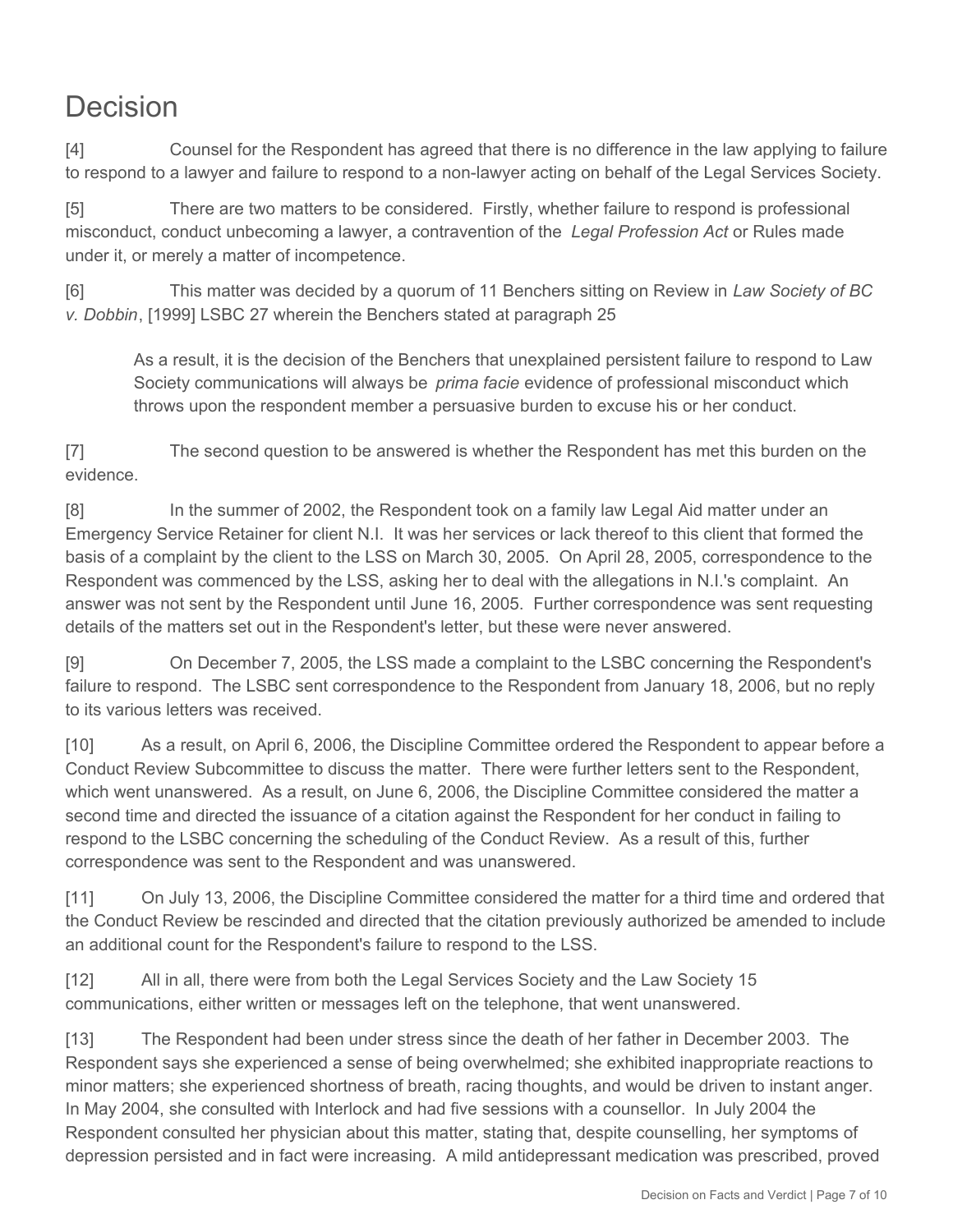successful, and she has been taking it ever since.

[14] In the meantime, the Respondent continued to act for N.I. until February 2005, when the latter moved her file to another law firm.

[15] In the fall of 2005, a fellow lawyer with whom the Respondent shared space was diagnosed with pancreatic cancer. He entered the hospital on December 9, 2005 and died on January 7, 2006. During his period in the hospital, the Respondent visited him several times during the first week, and on return from holiday went to the hospital first thing in the morning and last thing in the evening each day for periods of two-and-a-half to three hours at a time to spell off the friend's wife so that the latter could be at home to minister to her children. This placed more stress upon her.

[16] In June 2006, the Respondent spoke to a Bencher about the Law Society inquiries and was advised to respond to them immediately and to follow-up with a letter to the Legal Services Society. The Respondent did not do so. She says she felt immobilized. She went into work each day intending to do something about the matter, but could not bring herself to do so.

[17] The Respondent acknowledged that she knew she was required to respond. She acknowledged that, during the period of time in question, she was also running a full practice with a load of 25 files. She continued to take on cases, although not from LSS, to bill clients and to perform every other facet of a law practice, including answering correspondence. She had no explanation as to why this particular matter immobilized her. In fact, when a later complaint was made by another client, she responded immediately.

[18] The position of the Law Society is that to avoid a finding of professional misconduct a lawyer must show illness such as to incapacitate her to the extent of making her unable to answer correspondence.

[19] The degree of incapacitation necessary to form a defence was dealt with in the matter of the *Law Society of BC v. MacDonald*, [1999] LSBC 20. We quote portions of that decision:

The defence to this allegation was that the member's medical condition was such that he was unable to form the intention not to correspond with the Law Society and that this Rule requires that the intention be proven. The example given was that of a person in a coma not knowing of the correspondence or that of a person who never received the letters requiring the correspondence. And in such case, I agree, as did, I understood, counsel for the Law Society, that under such circumstances a member would not be guilty of that offence. But such cases are rare, and I should be disappointed if the Law Society were to bring one before the Benchers. In many respects, failing to correspond promptly is akin to the offence of overtime parking, you either did or your (sic) didn't, and one's intentions are irrelevant. The person who overparks because of an appointment that took more time than anticipated is no less guilty than a person who overparked because in the interim he had a heart attack and was taken off to the hospital. But there the similarity ends.

Failing to correspond promptly is a grave matter, and as has been pointed out, our Rules are there to protect the public. We are a self-governing society, this is a rare privilege which must be constantly earned. To protect the public requires an investigative process which mandates prompt replies from members to inquiries made by the Law Society. The *Peters* case quoted refers to *Artinian v. the College of Physicians and Surgeons* (1990), 73 O.R. (2d) 204, as authority for the proposition that every professional has an obligation to cooperate with his or her self-governing body in an investigation into their affairs.

The facts of this case do not support the scenario required in order to form the defence which the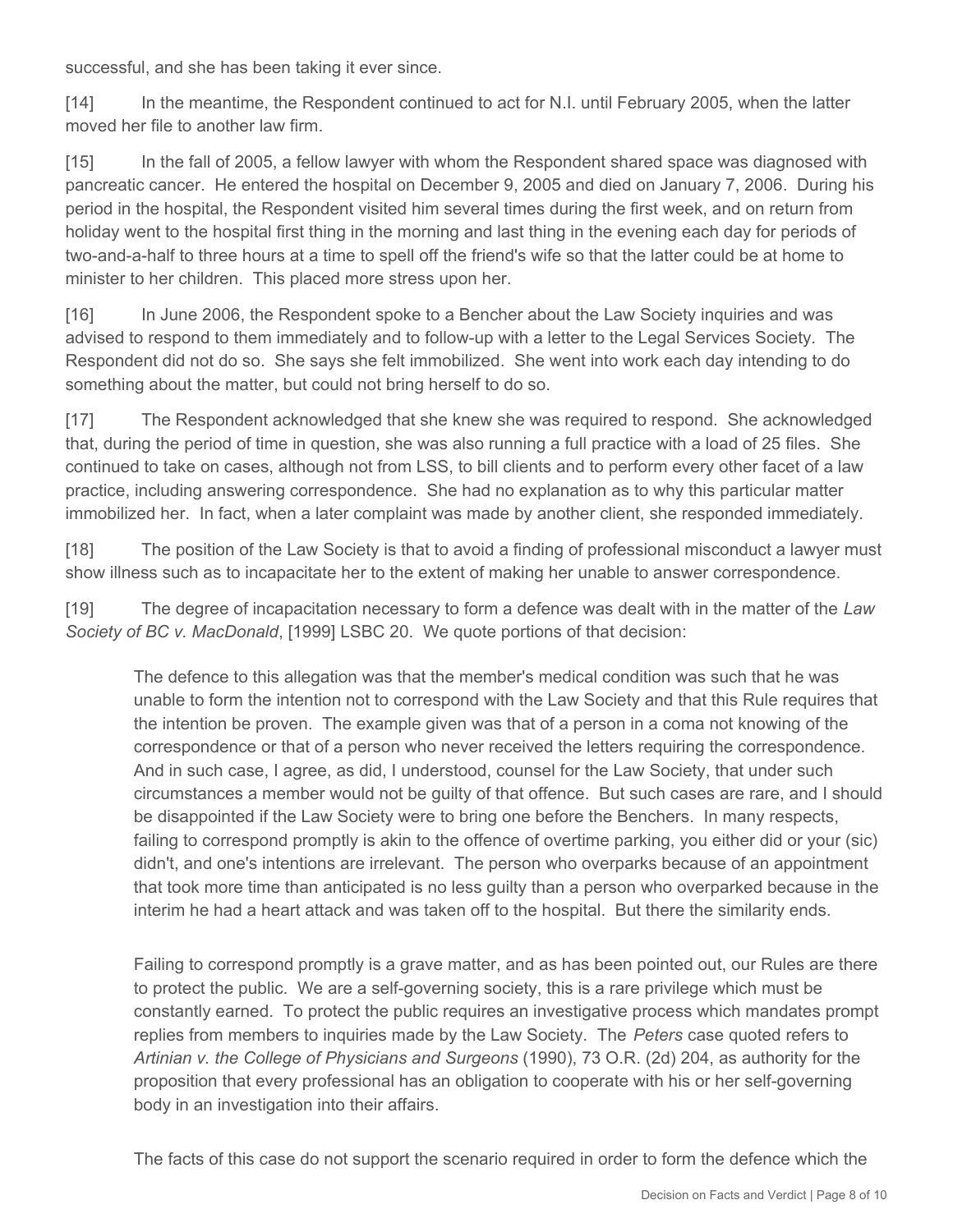respondent relies upon.

During the period of time that is pertinent, the period of time of the correspondence, there is absolutely no question that the respondent was in tremendous mental distress brought about by family and medical problems. I do not need to discuss them in detail at this point. However, serious as they were, he was cognizant of the fact that he received correspondence from the Law Society and was obliged to reply to it. In fact, he undertook to do so on more than one occasion. He didn't do so, as he said, because he set the matter aside and dealt with more pressing matters. This was a conscious decision and may, under the circumstances, have been the right decision. That again is a matter to be canvassed under the question of appropriate penalty. Notwithstanding his very serious psychiatric problems at the time, the respondent admits that he had good days and bad days. The good ones permitted him to direct the activities of his business ventures, to complete a complex memorandum for a share offering, and to attend a Conduct Review at the Law Society.

While it is argued that some of these activities required less effort by the member and so were within his capability at the time, I find that they negate the condition of mind necessary to make his state of mind at the time a defence. It is not, in my opinion, necessary for the Law Society to prove that a member deliberately intended not to correspond promptly. Intention is not a gravaman of the offence.

I am supported in my belief by the *Tyhurst* case, where the member was found guilty of the same offence, i.e. delaying and failing to respond to the Law Society. He too suffered from clinical depression and was unable to function to the extent of not paying his utility bills and so suffering from them being cut off. Such was his disability that he did not open the Law Society correspondence until months after the letters had been sent, and then only apparently on intervention of a psychiatrist.

In the case of the member *Peters*, she was cited for the same offence. She too consciously decided that correspondence with the Law Society was low on her priorities. Her mental problems at this time were such that her priorities consisted of not committing suicide and in keeping a roof over her head. The Panel found that she had made a conscious decision not to respond to the Law Society's correspondence, and in doing so was guilty of the offence. It did not, therefore, on those facts, accept that her illness made her incapable of managing her affairs, which was the defence put forward. I find these cases are similar to the case at bar.

[20] We find on the evidence in the present case no incapacity sufficient to form a defence to the citation. While the Respondent suffered several traumatic experiences before and during the period of the Law Society's correspondence, she was able to run her practice and deal with a good-sized case load and everything that is required thereby. The fact of her conversation with the Bencher, and her admissions that she realized she had to deal with the correspondence, shows she was aware of the problem. Her doctor's report indicated that her depression and anxiety were being successfully dealt with by medication. The Respondent was unable to give any explanation as to why she was immobilized when dealing with this one matter. Her doctor's statement that " what the patient described, in particular, her attempt to block the matter out of her mind, can be a reaction for someone who suffers from depression and anxiety. As a protective mechanism, anxiety producing events can be repressed and completely forgotten in some